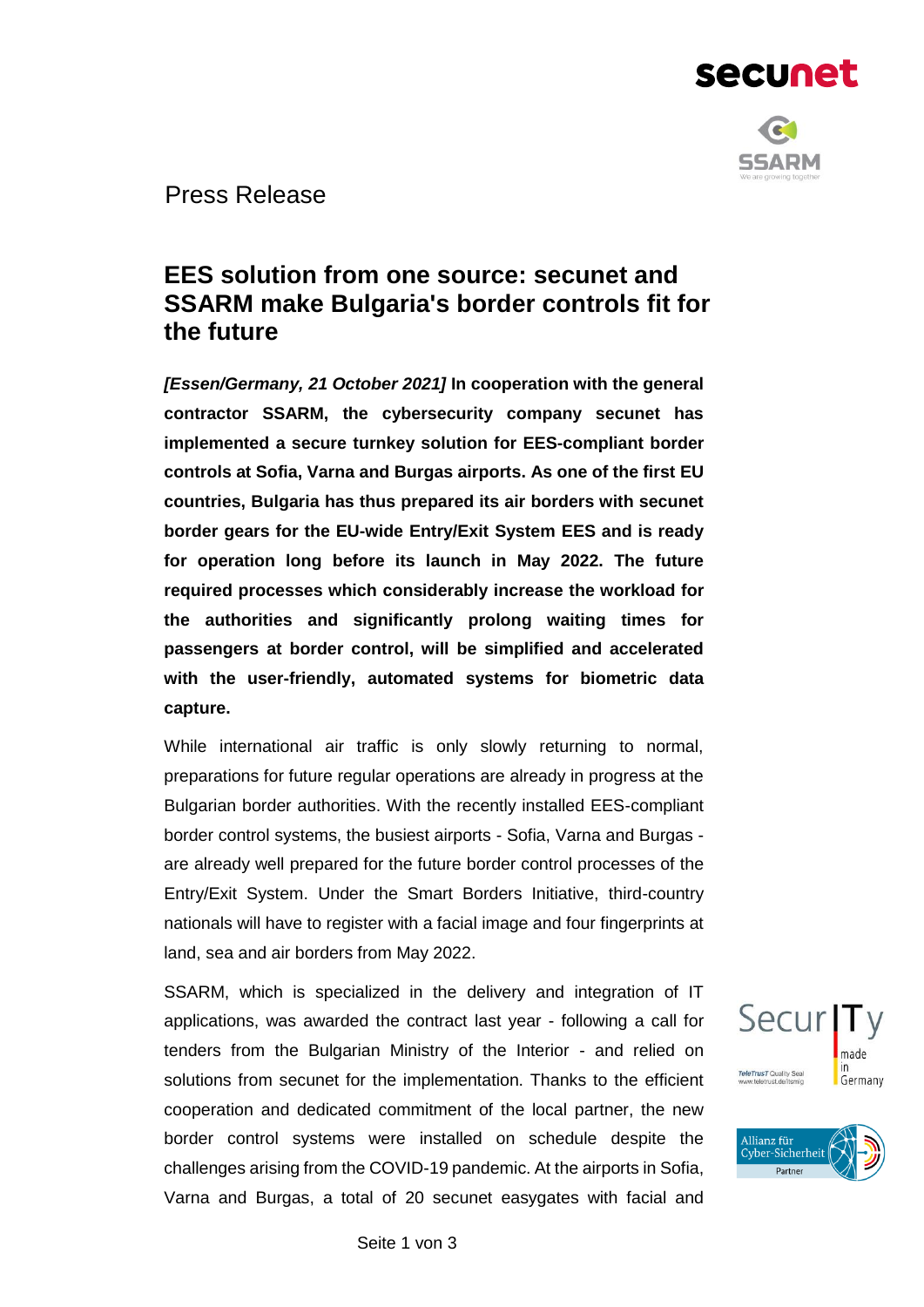

secunet

### Press Release

fingerprint verification are now in use. EU passengers can thus cross the borders automatically and more quickly. Eight secunet easykiosk systems enable travellers from third countries to pre-enrol their biometric data independently. At the stationary border control desks, 66 secunet easytowers and fingerprint scanners also support the biometric capture of facial images and fingerprints. Finally, the technical components were adapted to the airport-specific environment as well as individual customer requirements.

Security plays a key role in automated systems, for example, to protect against circumvention attempts. Border control officers can monitor data entries at the easykiosk via cameras to ensure that the biometric data indeed belongs to the traveller. Additional sensors protect against possible attacks with forged photos and fingerprints using Presentation Attack Detection (PAD).

"The Bulgarian Ministry of the Interior has implemented a secure and efficient border control strategy at Sofia, Varna and Burgas airports with the turnkey solution from the secunet border gears product portfolio, which represents an important step towards EES compliance and thus into the future," concludes Marco Breitenstein, Head of Division Homeland Security at secunet.

Nikolay Paunov, General Manager SSARM, explains further: "The implementation of the EES-Ready solution at Sofia, Varna and Burgas airports is the second project that SSARM is carrying out for the Bulgarian Ministry of the Interior in cooperation with secunet. A major challenge was the realization during the COVID pandemic. SSARM, together with the Ministry of Interior, the Border Police and secunet, managed to ensure a smooth delivery, installation and integration process despite the circumstances. The solution relies on current biometric technologies and provides secure automated border control that is compliant according to European EES regulations. Above all, travelers will benefit: the border control process will be significantly